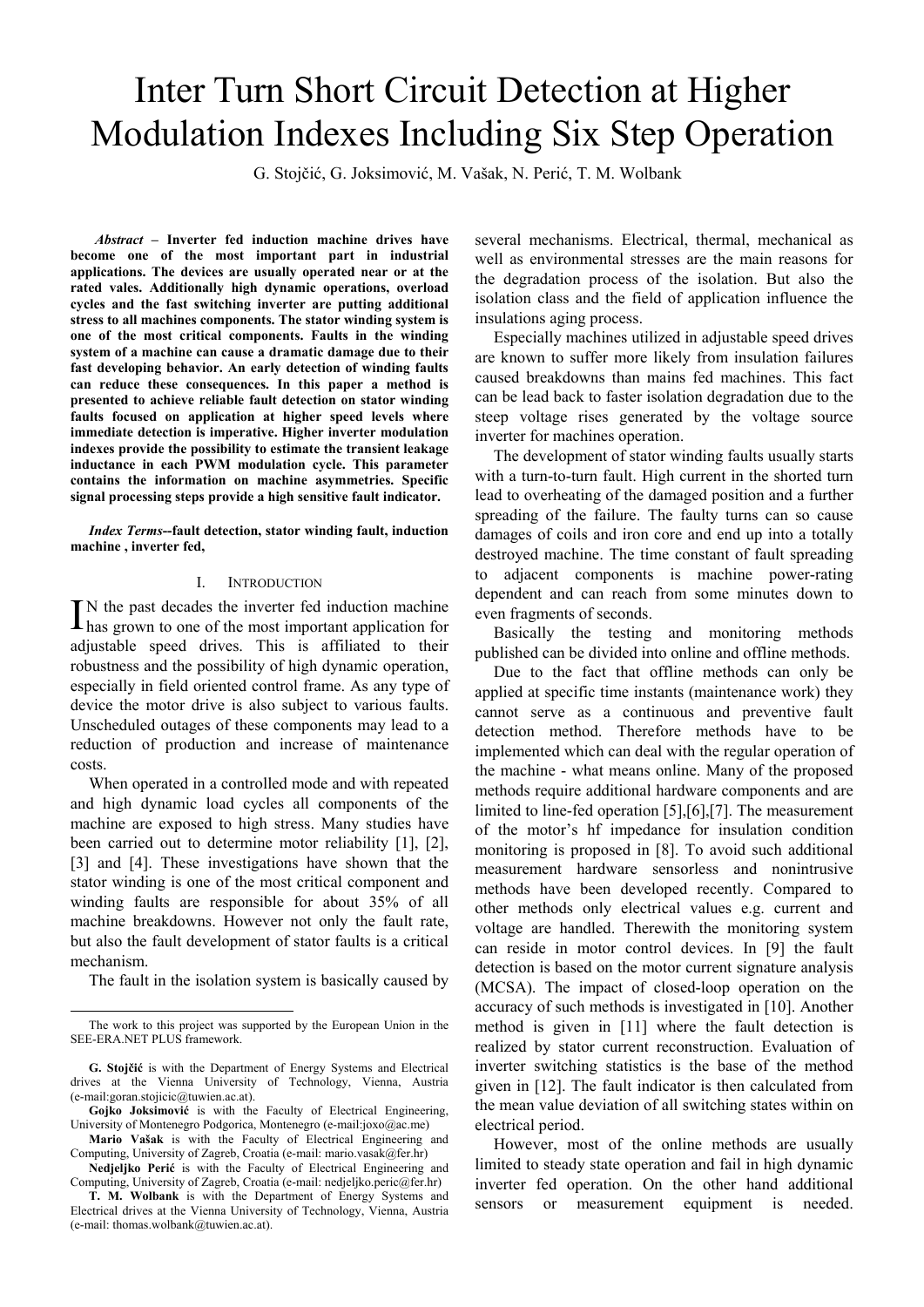Furthermore most detection methods are able to detect faults in the primary insulation system e.g., phase-tophase and phase-to-ground. The winding faults frequently start with turn-to-turn faults and rise then to greater damages. Hence, a safety system should be able to detect turn-to-turn faults in an early stage to provide an adequate fault handling.

# II. TURN FAULT DETECTION BASED ON TRANSIENT LEAKAGE INDUCTANCE ESTIMATION

The method presented in this article is an advancement of the procedure given in [14]. The previous work is based on the estimation of the machines transient leakage inductance. Machines response to transient voltage pulses is a current derivative which can be handled to provide information on machine symmetry state. A specific signal processing path calculates a fault indicator with high accuracy. The excitation of the machine is realized by voltage pulses generated by inverter switching. Thereby a special voltage step pattern is applied to the machine terminals. This method is well applicable in standard drive applications because it utilizes only the sensors and electronics already available in today's applications. However, investigations of the method have shown that there exist limitations when executed in practice. The main drawback is given by the fact that the application of the special voltage pulse pattern gets more and more difficult when the modulation index is increased and finally over-modulation is reached at high speed operation. A detailed description of how this limitation is avoided is given in the following sections.

A common way to identify the parameters of a dynamic system is to observe the step response. In electrical systems this can be realized by applying voltage or current steps to the terminals and measurement of the electrical quantities.

In case of electrical drives, especially inverter fed machines; an easy way is given by applying a voltage step with the dc link voltage to the machine terminals by inverter switching. Changing an inverter output state from inactive to any active state such voltage pulse is generated and the machines response will be a current slope. This current reaction is dominated by different machine parameters as can be described with the well known stator voltage equation in space vector formulation (1).

$$
\underline{v}_S = r_S \cdot \underline{i}_S + l_l \cdot \frac{di_S}{d\tau} + \frac{d\underline{\lambda}_R}{d\tau} \tag{1}
$$

The parameters influencing the current slope are stator resistance  $r<sub>S</sub>$ , leakage inductance  $l<sub>l</sub>$  and the time derivative of the rotor flux  $\lambda_R$  (back emf). After applying a voltage step to the machines terminals the very first reaction of the machines current will be predominant influenced by the transient leakage inductance and the back emf. Especially when machine is operated at higher speed, back emf with its magnitude and direction will act as disturbance when identifying transient leakage inductance. But this drawback can be avoided if a special

voltage pulse pattern and signal processing is realized. This pulse scheme is given in Fig. 1.



Fig. 1: Special voltage pulse pattern for transient leakage inductance identification. Voltage (black) and current reaction (red).

If two subsequent pulses (pulse I and pulse II) with opposite direction are applied, the fundamental-wave point of operation is almost unchanged due to the symmetrical nature of the pulse sequence. As the pulse duration is within some ten µs also the dc link voltage as well as the back emf can be considered constant. As a result, the elimination of the disturbing back emf and stator resistance can then be simply performed by subtracting the equations of both pulses. This leads to (2) where only the known parameters voltage and current derivative including the transient leakage inductance are remaining. The values are denoted with index I and II for the first and second pulse. The leakage inductance  $l_1$  is additionally denoted with the index t what introduces the transient leakage inductance that usually differs from the fundamental wave one. In (1) the fundamental wave voltage equation was given with  $l_1$  as fundamental wave leakage inductance. The current signal can easily be measured within the pulse duration at two different sample points. This is preferably done with the inverter built-in current sensors what results in no need of further hardware.

$$
\underline{v}_{S,I} - \underline{v}_{S,H} = l_{I,t} \cdot \left[ \frac{d\underline{i}_{S,I}}{d\tau} - \frac{d\underline{i}_{S,H}}{d\tau} \right]
$$
\n
$$
\underline{v}_{S,I-H} = l_{I,t} \cdot \frac{d\underline{i}_{S,I-H}}{d\tau}
$$
\n(2)

Now the identification of the transient leakage inductance can be realized by a simple division. The obtained information can then be used to calculate a fault indicator. A detailed description of the measurement procedure is given in [13].

# *A. Current limitations of the method*

The behavior of an induction machine is well described by stator equation (1). The back emf is speed dependent due to the time derivative of the rotor flux. The method described above deals with the identification of the transient leakage inductance after elimination of the back emf using special voltage pattern. As stated before, the back emf is considered constant during the pulse period. But this is only ensured at lower speed levels. When speed is rising, also the back emf will increase caused by the faster change of the rotor flux within one time period. This also leads to an increasing change of back emf value during the pulse sequence shown in Fig. 1. In addition, the additional excitation of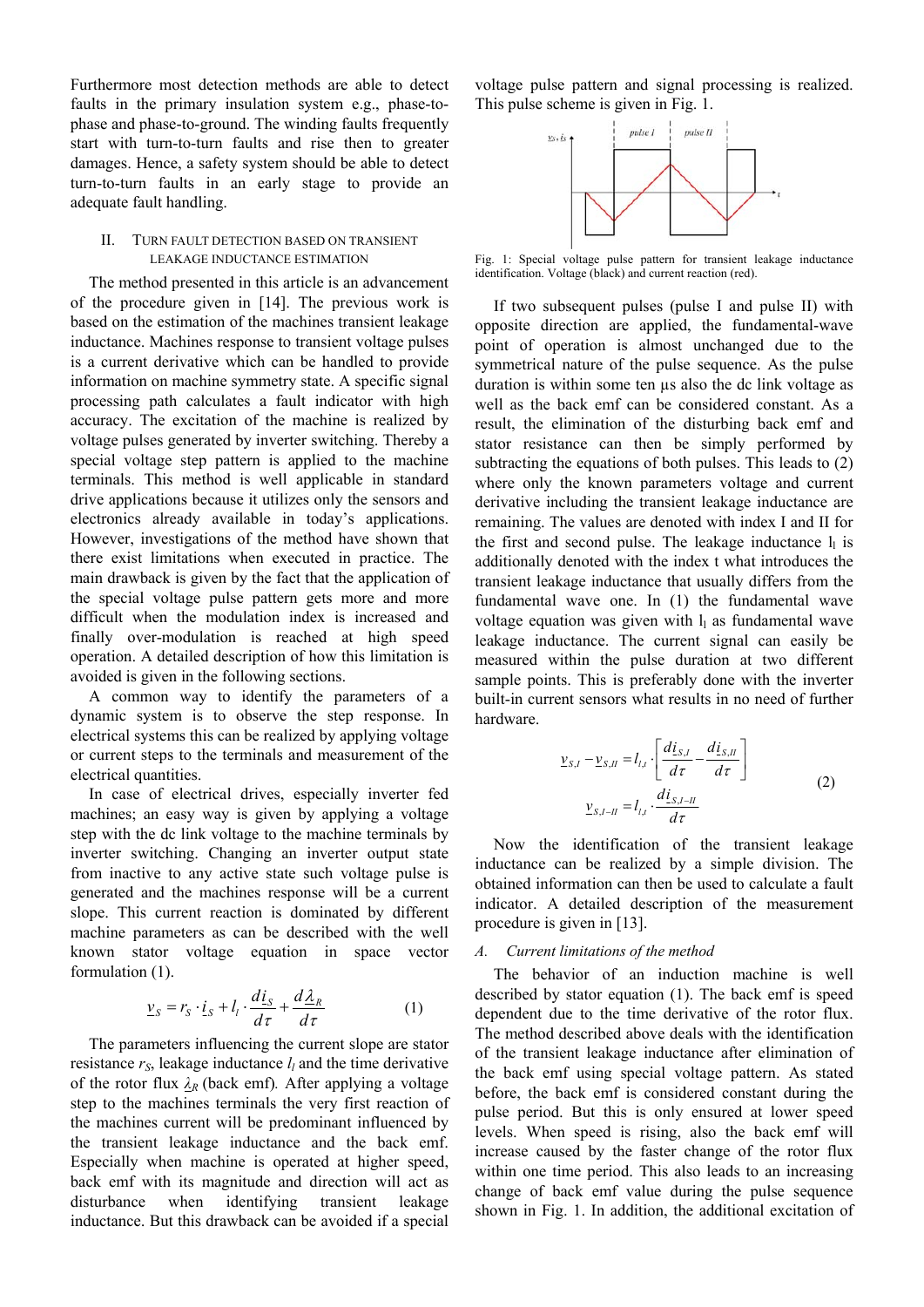the machine using the voltage pulse sequence gets more and more challenging when the modulation index is increased and finally six step operation is reached.

The consequence of this fact is that the initial method is well suitable for lower speed levels but has a reduced accuracy and applicability at higher speed levels. In Fig. 2 measurements were carried out to point out the deviation of the fundamental wave point of operation due to the pulse sequence with increasing speed levels.



Fig. 2: Current signal for voltage pattern at three different speed levels. Blue (upper): 0.1 (p.u.), green (middle): 0.3 (p.u.), red (lower): 0.7 (p.u.).

At low speed (upper,blue curve, speed level 10% rated speed) the changing rotor flux position has almost no influence on the current signal due to the short pulse duration. The current reaction signal is symmetrical with respect to the pulse signal. Increasing the speed level leads to a higher back emf within the time period considered. This can be observed in the middle,green curve (speed level 30% rated speed). The current signal is no more symmetrical but can still be utilized for fault detection with high accuracy. Furthermore the current level before and after the voltage pulse sequence is not more the same. So the fundamental wave point of operation has changed considerably and the current controller has to trace back the current deviation.

If the speed level is further increased to high speed levels near rated value (red trace, speed level 80%), the influence of the back emf and the resulting change of the operating point is no more negligible. The deviation of the current from the reference value is very high and causes an additional control activity.

# III. PROPOSED APPROACH FOR TRANSIENT LEAKAGE INDUCTANCE ESTIMATION AT HIGHER SPEED LEVELS

The previous section has shown that in regimes of high speed levels the transient leakage induction estimation by a special voltage pulse pattern has some drawbacks. These drawbacks can be avoided by applying a new approach to realize precise inductance estimation without special voltage pattern. This is achieved by measuring the current slope of a single active voltage pulse only and to eliminate the influence of the back emf using the flux obtained from a fundamental wave model of the machine as described in the next section. Thus the necessary pulse sequence can be reduced to a single pulse and integrated into the inverter modulation scheme.

Usually the output voltage of an inverter for machine control is generated by space vector pulse width modulation (SVPWM). The inverter state (voltage sector) and modulation index determine the direction and magnitude of the applied voltage phasor. As within each PWM cycle a set of voltage pulses is applied by switching of the inverter, the machine's response will be a set of current slopes within this period. It is assumed that at least one of the voltage pulses has a minimum duration of some 10µs to enable an accurate measurement of the current slope after the switching transients have settled in the current sensor signal. This assumption is met at higher modulation indexes and then the measured current slope can directly be used to realize transient leakage induction estimation.

If (1) is transformed into (3) the transient leakage inductance  $l_{l,t}$  can be directly calculated (index t represents the transient inductance which differs from the fundamental-wave leakage inductance).

$$
\underline{l}_{l,t} = \frac{\underline{v}_s - r_s \cdot \underline{i}_s - \frac{d \lambda_R}{d \tau}}{\frac{d \underline{i}_s}{d \tau}} \tag{3}
$$

Stator voltage  $v<sub>S</sub>$  is obtained from the PWM, and time derivative of the flux  $d\lambda_R/d\tau$  from the same machine model used by the control algorithm. The ohmic portion  $r<sub>S</sub>$ *i*<sub>S</sub> can usually be neglected in medium and large machines, due to the small  $r<sub>S</sub>$  value.

Assuming now an ideal symmetrical machine the transient leakage inductance can be considered as a scalar and thus independent of the inverter output voltage sector. However in a real machine even faultless or not this definition must be modified. The transient leakage inductance is then becoming a complex value introduced by the complex value  $I_{l,t}$ , [15]. This is caused by inherent as well as by fault induced asymmetries which are presented in a real machine. As a consequence the direction of the obtained current slope and voltage pulse minus back emf are no more the same. This complex inductance can now be described as a summation of a scalar and a complex value as shown in (4).

$$
\underline{l}_{l,t} = l_{offset} + \underline{l}_{\text{mod}}
$$
\n
$$
\underline{l}_{\text{mod}} = l_{\text{mod}} \cdot e^{j2\gamma}
$$
\n(4)

The offset value  $l_{offset}$  represents the symmetrical faultless machine while the complex value (index 'modulated')  $l_{\text{mod}}$  introduces the fault induced asymmetry with its magnitude *l*<sub>mod</sub> and direction 2*γ*. The modulated value points in the direction of the maximum inductance within one pole pair.

Considering (3) for the leakage inductance calculation one important issue is the measurement of the current time derivative. In the inverter it is preferably determined replacing the time derivative  $di<sub>S</sub>/d<sub>T</sub>$  by the difference  $\Delta i_S/\Delta \tau$  and using two subsequent current samples within one voltage pulse.

Usually the current samples for machines control are taken at the beginning/end of each PWM cycle. If the current slope is calculated from these instants at lower modulation indexes, the mean current slope value of all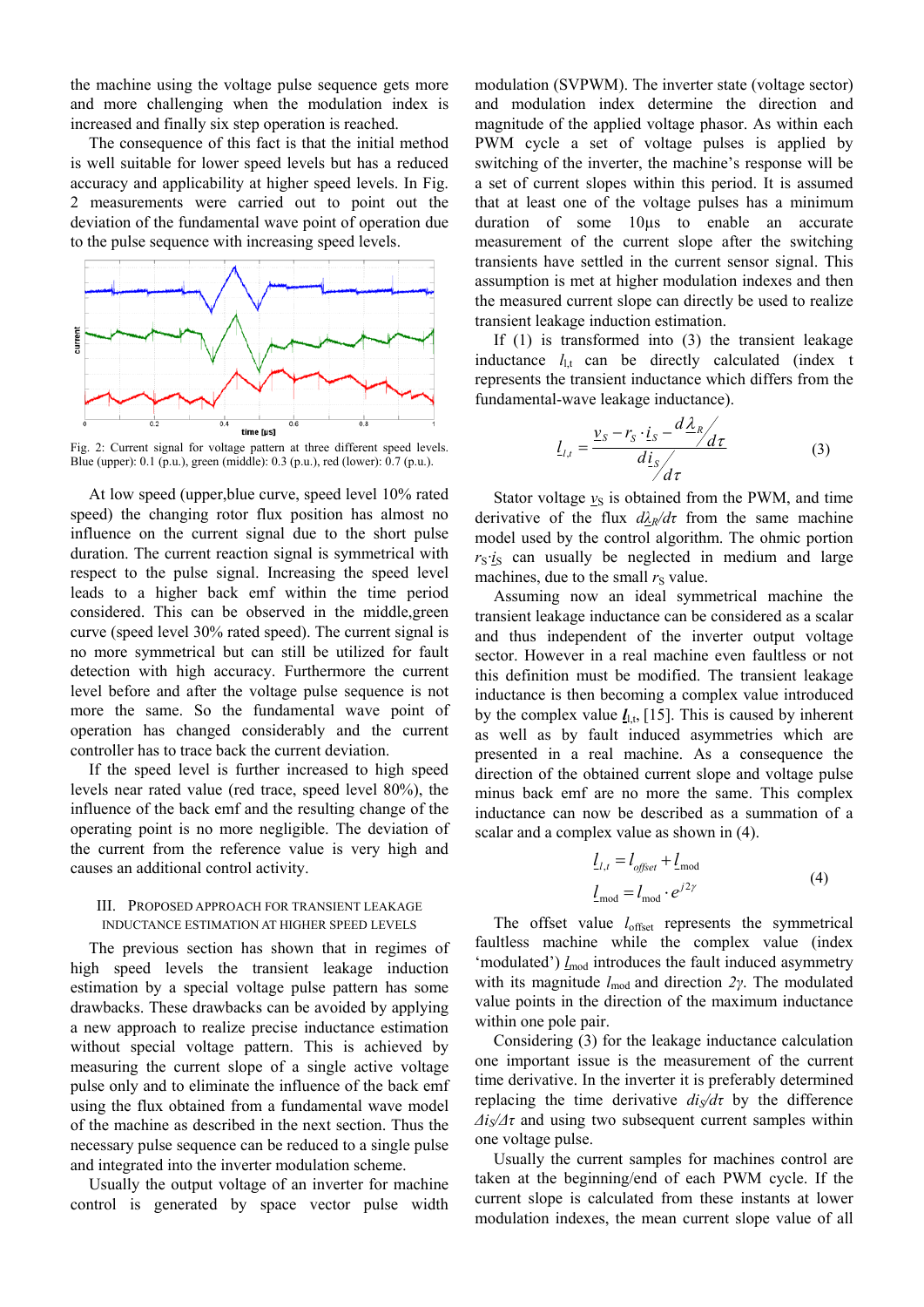voltage pulses applied during that cycle is obtained.

For the application of (3) it is however, necessary that the current slope of a single pulse is taken. Otherwise inverter interlock dead time considerably affects the result.

Thus additional sample instants have to be placed inside the PWM cycle. In Fig. 3 a PWM cycle with the stator voltage (blue line), stator current (red line) and current sample instants (black dots, marked CS) is depicted. The instants of the standard samples are denoted with 'CS' and the additionally placed with 'Additional CS'. Now the current difference resulting from the transient excitation can be calculated from the difference of the additional CS. Another possibility would be given by applying current derivative sensors. Thereby only one sample instant during the active voltage pulse would be necessary.





At low speed (low modulation indexes) the active voltage pulse duration in SVPWM is very short. This time duration is usually not sufficient to get an accurate current slope measurement. When speed is increased the voltage phasor's magnitude also increases. Then the time duration of an active inverter state is also becoming longer till it reaches the cycle time of the SVPWM signal at six step operation.

During six step operation the instants of the additional current samples are the same as the instants of the samples used for the current controller. Within this operating range the integration of the method into an existing system is thus most simple.

High rotational speed and six step operation is also most critical with respect to propagation of the fault from a single turn-to-turn short into phase to ground and/or phase to phase short. Thus this operation is considered in the following when describing the application of the method.

#### IV. SIGNAL PROCESSING FOR FAULT INDICATOR ESTIMATION

The ratio between the offset and modulated part of the transient leakage inductance is about 90% to 10% even in a faulty machine. For a high sensitive fault indicator these two parts must thus be separated. Special care has to be taken due to the offset parts dependence on the machines operating point. Basically there are two possibilities to eliminate the offset part. One is to identify its value in advance on the symmetrical, faultless machine. The parameters which have to be observed for the identification are the flux as well as the load level of the machine. Another possibility is given by a specific signal processing chain which is described in the following.

For the estimation process of the transient leakage inductance current slope  $di<sub>S</sub>/dt$  and the time derivative of the flux  $d\lambda_R/d\tau$  are measured and calculated, respectively. The time derivative of the flux will be replaced by the time difference denoted *Δλ*, (similar to the current slope *Δi*s) in the following figures. Caused by the movement of the flux fundamental wave, *Δλ* will change its direction in each PWM cycle. Now, due to the coherences also *Δi*<sup>s</sup> will point in different directions in subsequent cycles.

As stated in (4), the calculated transient leakage inductance is composed from a scalar  $(l_{\text{offset}})$  and a complex part ( $\ell_{\text{mod}}$ ).

The overall value of  $l_{l,t}$  is determined by the mean leakage inductance as well as the fault induced asymmetries of the phase values plus inherent asymmetries like that caused by slotting or spatial saturation.

At first the separation of the fault induced component from the inherent ones is considered. Basically this can be done using measurement results form a commissioning test. This commissioning can be avoided if a set of inductance values with different angular positions of the inherent asymmetries is calculated.

For a clearer depiction of this subsequent collection of inductance values a schematically phasor diagram is depicted in Fig. 4.



In the figure the active voltage phasor is assumed pointing in phase direction +U. This is indicated by the blue phasor denoted with  $v<sub>S</sub>$ . The corresponding flux time derivative is represented by the black solid phasor *Δλ(k)*  and the current slope phasor by the solid red phasor  $\Delta i_s(k)$ . As six step operation is assumed, the voltage phasor will remain unchanged in the following PWM cycles but  $\Delta\lambda$  and  $\Delta i_s$  will both change their directions. Furthermore, the magnitude of the current slope phasor will also change. These subsequent samples are indicated by the index  $k+1$  and marked as dashed phasors in the figure. The last samples are indicated by the index  $(k+n)$ . According to the six step operation, active voltage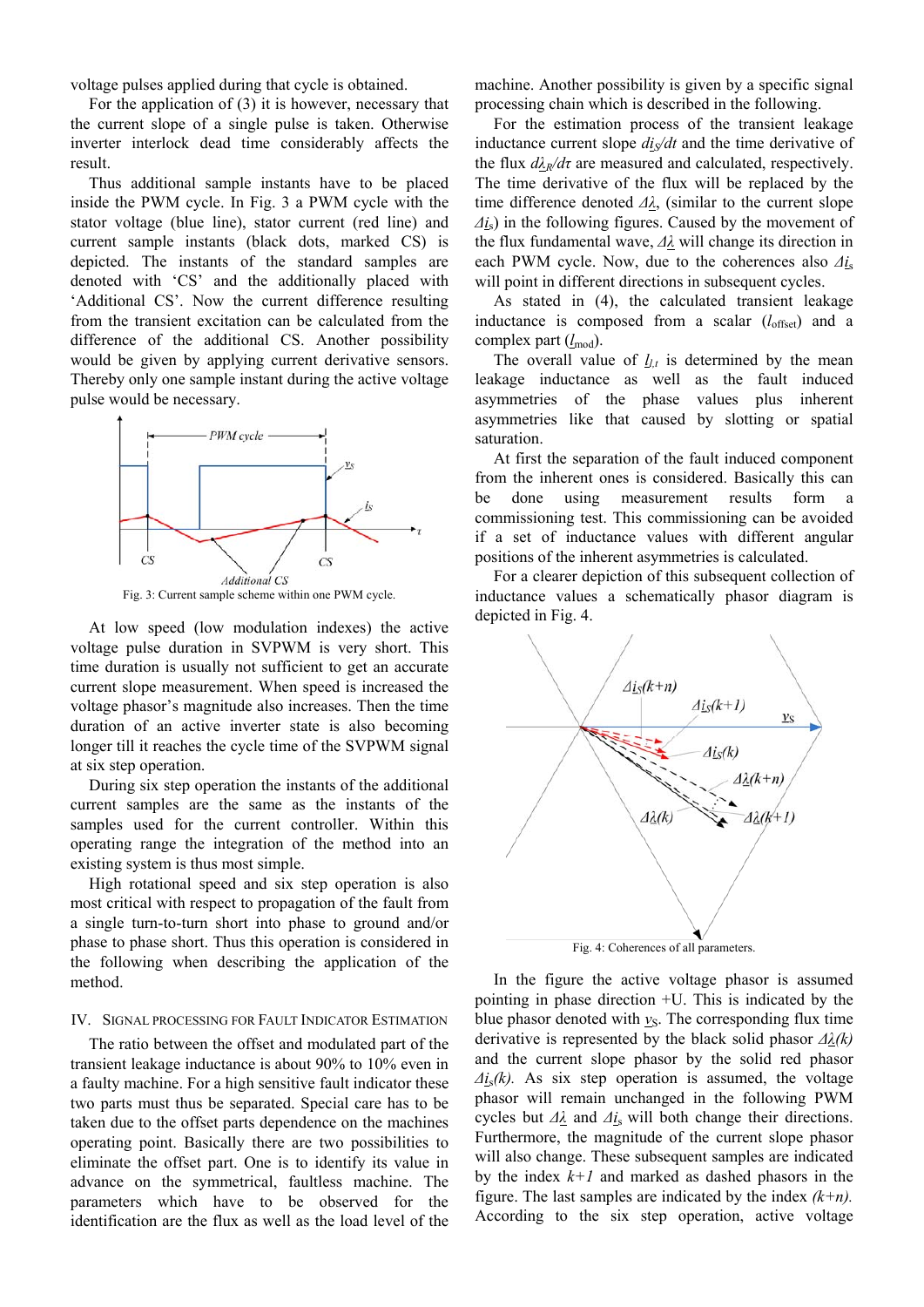phasors are then switched from one active state to the other when the fundamental wave has passed a sector of 60°.

As a result, the obtained set of inductance phasors corresponds to this sector of the fundamental wave. After the voltage has changed in the next phase direction (e.g. in -W) the data acquisition is executed again.

As already shown in equation (4) the modulated part of the inductance has an angular dependence of *γ*. Therewith the modulated part of the inductance phasor will perform one revolution with respect to the movement of the saliency by the angle *γ*.

Depending on the demanded accuracy it is thus sufficient to measure only few points along the closed trace of the modulation in order to determine the midpoint of the modulation. This leads to a reduced number of samples that have to be taken and further processed.

Now the separation of the mean leakage inductance that represents the symmetrical machine is considered. When combining the inductance values obtained for the three main phase directions (after eliminating the inherent asymmetries) to one resulting phasor the share of the offset portion then leads to a zero sequence component that is eliminated.

The remaining part now only contains information on stator fixed asymmetries and thus serves as isolation fault indicator with high accuracy.

The separation of the inherent asymmetries was only roughly described above. The corresponding signal processing chain is described in the next chapter.

# V. MEASUREMENT SETUP AND RESULTS

The fault detection method deals only with state variables and sensor signals already measured and calculated in the control algorithm. As only PWM excitation is used the fault detection process has no influence on the system or control performance. The implementation of the method can thus be realized on an existing system without the need of additional hardware.



Fig. 5: Block diagram of Data acquisition and signal processing.

In Fig. 5 the whole data acquisition and signal processing is presented. The state variables  $v_s$ ,  $\Delta i_s$  and  $\Delta \lambda$ are obtained from the field oriented control algorithm (FOC) and current controller. Calculation of (3) provides the transient leakage inductance correlated to one PWM cycle, the corresponding fundamental wave point of operation, as well as the positions of the inherent

asymmetries. A set of these values is clustered in the data storage with the corresponding angular positions (it has to me mentioned again that six step operation is assumed). After a predefined number of values are stored, all resulting from the same excitation voltage (inverter switching state) the midpoint estimation of the corresponding trace is done and thus the influence of the inherent asymmetries eliminated. The number of samples selected for this midpoint calculation can be reduced to some ten without significantly reducing detection accuracy. The resulting midpoint represents the phase mean value and is stored together with the correlated inverter switching state. This procedure is repeated till all three main phase directions are covered.

In the next block the three phase mean values are combined to one resulting space phasor. Thus the symmetrical portion of the phase mean values lead to zero sequence component and is eliminated. Only the asymmetrical part of the three phase values adds up in the resulting phasor that now servers as fault indicator.

This structure was realized on a test stand and verified by measurements. The test stand is composed of a special test machine, a voltage source inverter and a control and measurement system programmable under MATLAB/Simulink. Both, inverter and test machine are specially designed for laboratory use. The test machine is a 5.5 kW induction machine with a squirrel cage 28 slot rotor. The machine has 36 stator slots and a 4-pole winding system. The stator winding is specially designed to achieve a non destructive implementation of stator isolation faults. This is realized by taps which are connected to several positions at different coils. Therewith several fault cases can be realized by connecting the taps with resistances or wires. As described in the introduction, winding faults usually start with a single turn-to-turn fault. Therefore the measurements and sensitivity analysis are limited to this fault case. Furthermore the measurements have been carried out at different speed levels.



Fig. 6: Measurement results for different fault cases. Asymmetry phasor values presented as crosses. Speed level 0.5 rated value. Units are given in internal representation of the DSP.

Measurement results are presented in Fig. 6. In a first step the faultless symmetrical machine was identified. This value serves as a reference. As fault cases two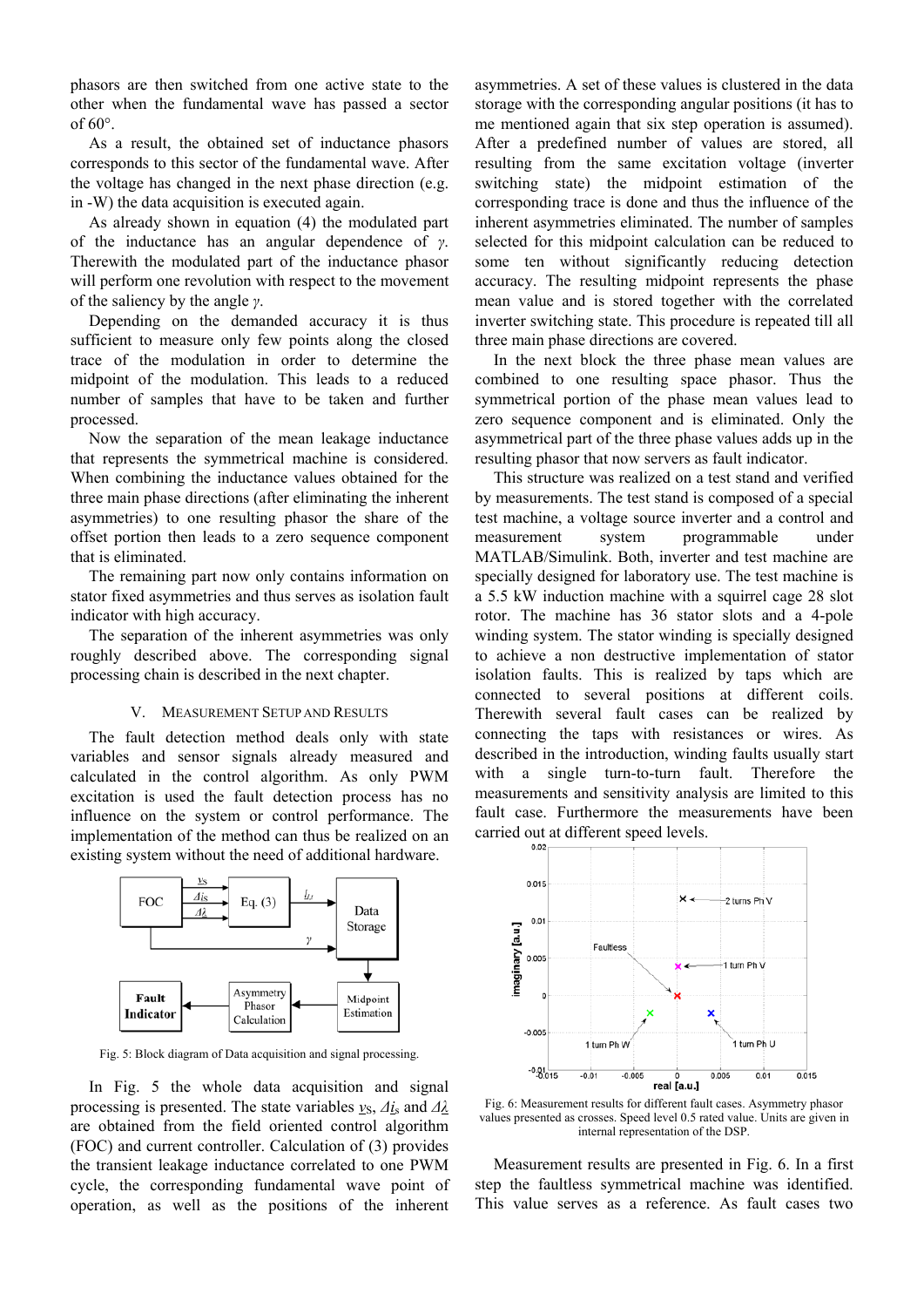different fault levels were investigated.

Therefore one and two turns were short circuited in one phase. Furthermore a single turn-to-turn fault was simulated sequentially in each phase to prove the ability of fault position detection. In the picture, one short circuited turn in phase U is denoted as '1 turn Ph U', in phase V with '…Ph V' and in phase W '…Ph W'. The two turns fault case was simulated in phase W, denoted '2 turn Ph W'. The results show a good accuracy in already detecting single turn-to-turn fault as well as determining fault severity. In a further step one short circuited turn in phase U was analyzed at different speed levels. In Fig. 7 this measurements are presented as fault indicator magnitude versus speed level. The results show that the fault indicator has almost no dependence on machines speed level.



Fig. 7: Fault indicator magnitude at different speed levels. Fault indicator magnitude unit is given as internal representative of the DSP.

#### VI. CONCLUSION

A method has been proposed to detect inter turn short circuits in inverter fed machines at high modulation indexes including six step operation. The method is based on the transient leakage inductance estimation performed with voltage pulse excitation within the pulse sequence of a PWM cycle. Therefore the current slope is measured and transient inductance is calculated from different parameters provided by the control system. A subsequent specific signal processing scheme is proposed to obtain a fault indicator with high accuracy.

The procedure can be implemented in already existing systems with no additional hardware. The method has no influence on system's control loops or performance except a slightly higher computation load. The ability of increasing the drive reliability by detecting a fault in an early stage was proven.

Measurement results were done on a special test machine. The results have shown a high sensitivity. Furthermore the obtained fault indicator is independent on flux and speed.

# VII. REFERENCES

- [1] MOTOR RELIABILITY WORKING GROUP, "Report of large motor reliability survey of industrial and commercial installations, Part I," *IEEE Trans. Ind. Appl.*, vol. IA-21, no. 4, pp. 853–864, Jul. 1985
- [2] MOTOR RELIABILITY WORKING GROUP, "Report of large motor reliability survey of industrial and commercial installations, Part II,"*IEEE Trans. Ind. Appl.*, vol. IA-21, no. 4, pp. 865–872, Jul. 1985
- [3] Thorsen O. V., Dalva M., "A survey of faults on induction motors in offshore oil industry, petrochemical industry, gas terminals, and oil refineries," *IEEE Trans. Ind. Appl.*, vol. 31, no. 5, pp. 1186– 1196,Sep./Oct. 1995.
- [4] Grubic, S.; Aller, J.M.; Bin Lu; Habetler, T.G.; , "A Survey on Testing and Monitoring Methods for Stator Insulation Systems of Low-Voltage Induction Machines Focusing on Turn Insulation Problems," *Industrial Electronics, IEEE Transactions on* , vol.55, no.12, pp.4127-4136, Dec. 2008.
- [5] Henao, H.; Capolino, G.A.; Martis, C.; , "On the stray flux analysis for the detection of the three-phase induction machine faults," Industry Applications Conference, *38th IAS Annual Meeting. Conference Record of the* , vol.2, no., pp. 1368- 1373, 12-16 Oct 2003.
- [6] El Hachemi Benbouzid, M.; , "A review of induction motors signature analysis as a medium for faults detection," *Industrial Electronics, IEEE Transactions on* , vol.47, no.5, pp.984-993, Oct 2000.
- [7] Nandi, S.; Toliyat, H.A.; , "Novel frequency domain based technique to detect incipient stator inter-turn faults in induction machines, *Industry Applications Conference, 2000. Conference Record of the 2000 IEEE* , vol.1, no., pp.367-374 vol.1, 2000.
- [8] Perisse, F.; Werynski, P.; Roger, D.; "A New Method for AC Machine Turn Insulation Diagnostic Based on High Frequency Resonances," *IEEE Trans. on Diel. and El. Ins.,* vol.14, no.5, pp.1308-1315, (2007).
- [9] Joksimovic G., Penman J., "The Detection of Interturn Short Circuits in the Stator Windings of Operting Motors", *IEEE IECON Conference Record*, pp. 1974-1979, 1998.
- [10] Bellini,A., Filippetti, F., Franceschini, G., Tassoni, C., "Closed-loop control impact on the diagnosis of induction motor faults," IEEE Trans. On Industy Applications, vol. 36, no.5, pp.1318-1329, 2000
- [11] Wolbank, T.M.; Wohrnschimmel, R.; , "On-line stator winding faults detection in inverter fed induction motors by stator current reconstruction," *Electrical Machines and Drives, 1999. Ninth International Conference on (Conf. Publ. No. 468)* , vol., no., pp.253- 257, 1999.
- [12] Wolbank, T.M.; Loparo, K.A.; Wohrnschimmel, R.; , "Inverter statistics for online detection of stator asymmetries in inverter-fed induction motors*," Industry Applications, IEEE Transactions on*, vol.39, no.4, pp.1102-1108, July-Aug.2002.
- [13] Wolbank, T.M.; Wohrnschimmel, R.; "Transient electrical current response evaluation in order to detect stator winding interturn faults of inverter fed ac drives," *Symposium on Diagnostics for Electric Machines, Power Electronics and Drives (SDEMPED),* pp.1-6, (2001).
- [14] Stojcic G., Stankovic J., Wolbank T.M., "Increasing Sensitivity of Stator Winding Short Circuit Fault Indicator in Inverter Fed Induction Machines", *15th International Power Electronics and Motion Control Conference, EPE-PEMC 2012 ECCE Europe.*
- [15] M. Schroedl, "Sensorless Control of AC Machines at Low Speed and Standstill based on the Inform Method", *in Proc. IEEE lAS*, vol.l, pp. 270-277, 1996.

# VIII. BIOGRAPHIES

**G. Stojčić** received the B.Sc. degree in Electrical Engineering and the M.Sc. degree in Power Engineering from Vienna University of Technology, Vienna, Austria in 2009 and 2011, respectively. He is currently a Project Assistant at the Department of Energy Systems and Electrical Drives, Vienna University of Technology and working towards his PhD degree. His special fields of interest are fault detection and condition monitoring of inverter fed machines.

**G. Joksimović** received the B.Sc. (Hons.), M.Sc., and Ph.D. degrees in electrical engineering from the University of Montenegro, Podgorica, Montenegro, in 1991, 1995, and 2000, respectively. During 1997–1998, he was a Visiting Research Fellow with the Department of Engineering, University of Aberdeen, Scotland, U.K. During 2001–2002, he was a Research Fellow of the Alexander von Humboldt Foundation with the Institute of Electrical Energy Conversion, Darmstadt University of Technology, Darmstadt, Germany. He is currently a Full Professor with the Department of Electrical Engineering, University of Montenegro. His main research areas include analysis of electrical machines, condition monitoring of electrical machines, and power electronics and control. He is the author of a few books and several papers published in leading international journals.

**M. Vašak** received the BSc and PhD degrees in Electrical Engineering from the Faculty of Electrical Engineering and Computing (FER Zagreb),